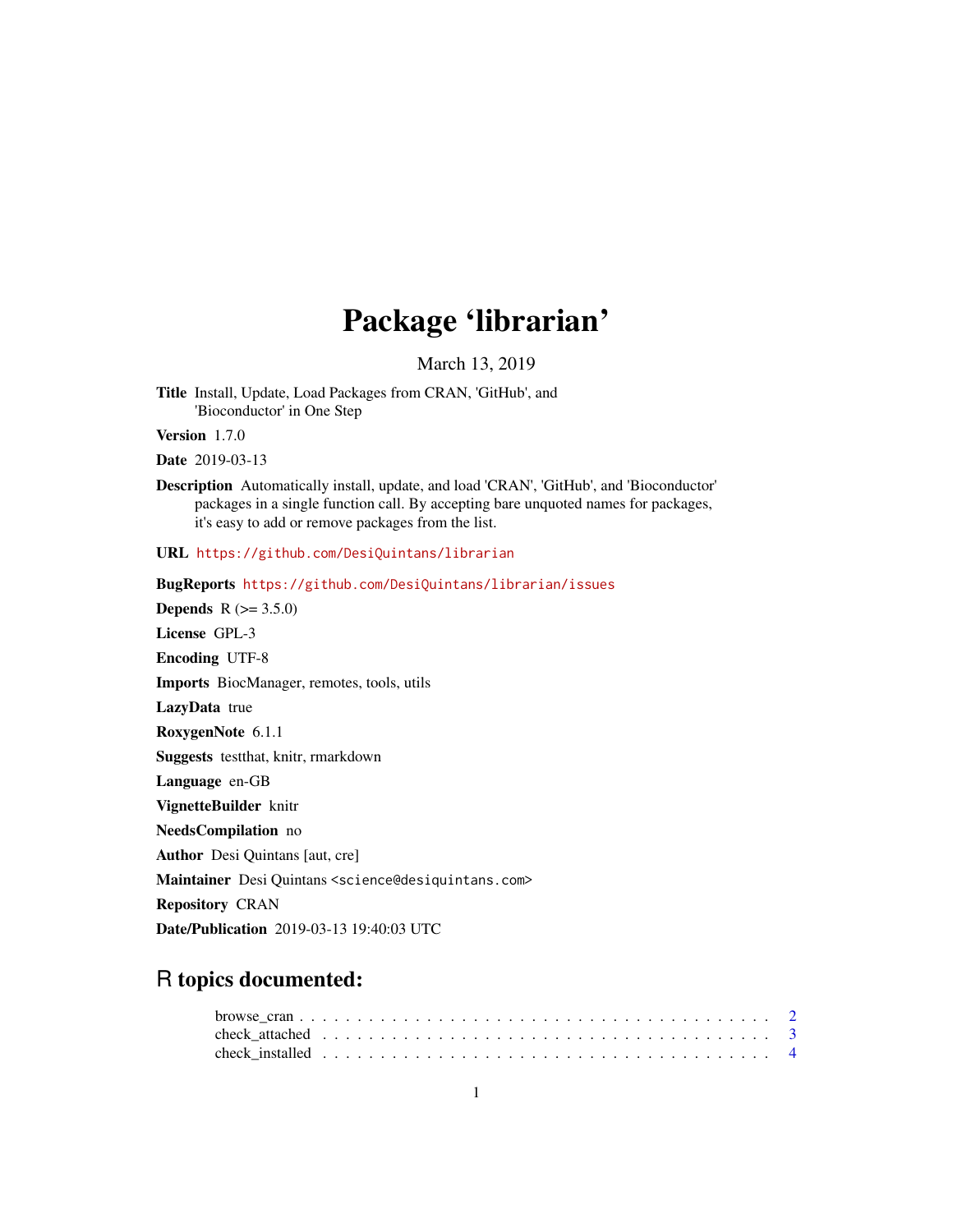<span id="page-1-0"></span>

|       | $\frac{dots1}{s}$ | -6             |
|-------|-------------------|----------------|
|       |                   | -7             |
|       |                   | - 8            |
|       |                   | $\overline{9}$ |
|       |                   |                |
|       |                   |                |
|       |                   |                |
|       |                   |                |
|       |                   |                |
|       |                   |                |
|       |                   |                |
|       |                   |                |
|       |                   |                |
|       |                   |                |
|       |                   |                |
|       |                   |                |
|       |                   |                |
| Index |                   | 21             |

browse\_cran *Search for CRAN packages by keyword/regex*

# Description

Inspired by my mysterious inability to remember what the RColorBrewer package is actually called. Lets you find relevant CRAN packages right from your terminal.

# Usage

```
browse_cran(query, fuzzy = FALSE, echo = TRUE, ignore.case = TRUE)
```
# Arguments

| query       | (Character) A string to grep() for.                                                                                                                                                                                                                                             |
|-------------|---------------------------------------------------------------------------------------------------------------------------------------------------------------------------------------------------------------------------------------------------------------------------------|
| fuzzy       | (Logical) If TRUE, enables fuzzy orderless matching. Every word in query<br>(i.e. every group of characters separated with a space) will be wrapped with<br>a lookaround ( $?=\star$ KEYWORD). This will match keywords regardless of the order<br>in which those words appear. |
| echo        | (Logical) If TRUE, print the results to the console.                                                                                                                                                                                                                            |
| ignore.case | (Logical) If TRUE, ignore upper/lowercase differences while searching.                                                                                                                                                                                                          |
|             |                                                                                                                                                                                                                                                                                 |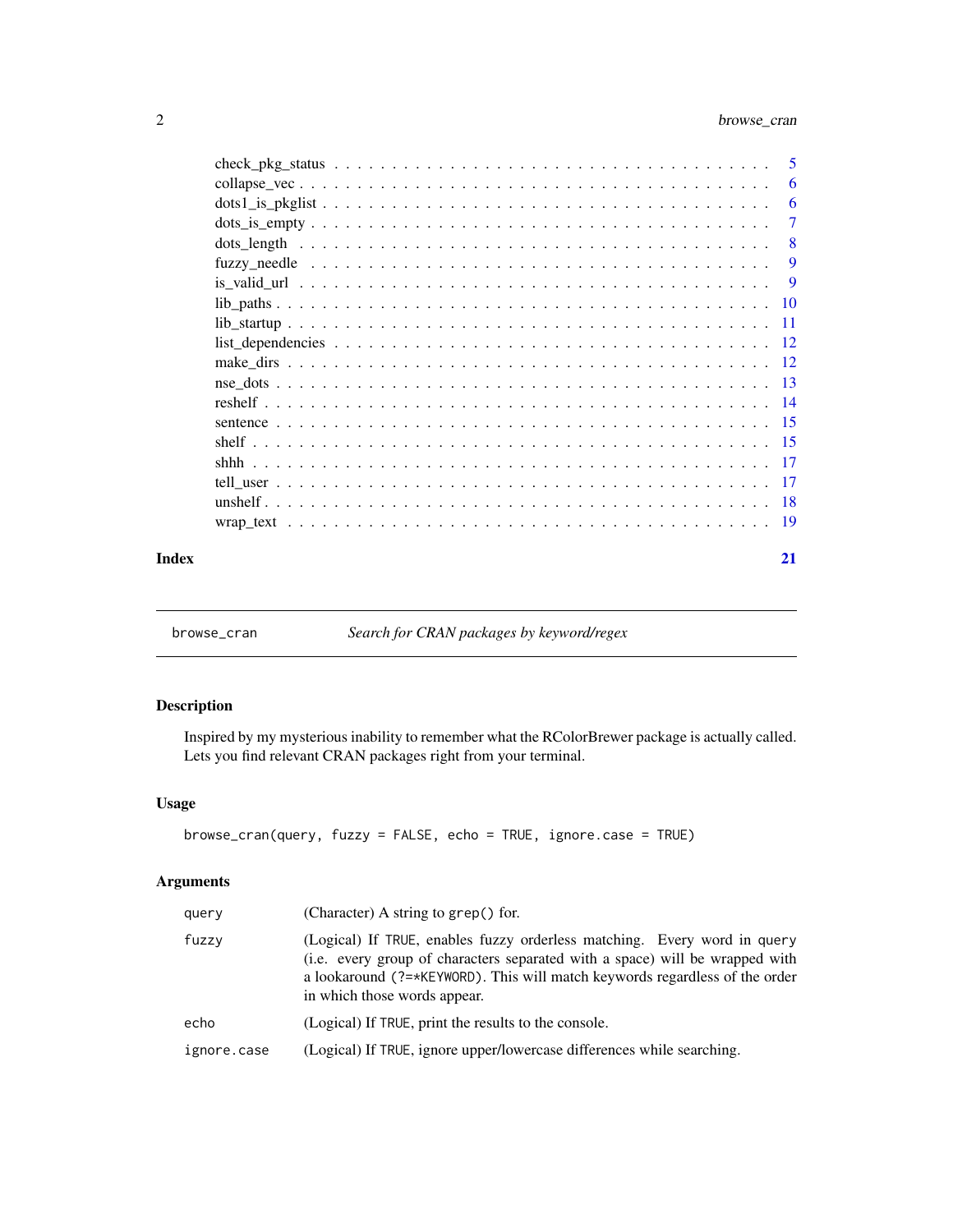#### <span id="page-2-0"></span>check\_attached 3

#### Details

When browse\_cran() is run for the first time in a new session, it will take about 6-12 seconds to download and cache CRAN data. This only happens once per session; subsequent calls will use the cached copy.

#### Value

Invisibly returns a dataframe of the packages that matched the query together with their descriptions. Prints results to the console.

# Examples

browse\_cran("colorbrewer") # Search by keyword

```
#> RColorBrewer
```
#> Provides color schemes for maps (and other graphics) designed by Cynthia #> Brewer as described at http://colorbrewer2.org #> #> Redmonder #> Provide color schemes for maps (and other graphics) based on the color #> palettes of several Microsoft(r) products. browse\_cran("zero-inflat.\*?(abund|count)") # Search by regular expression #> hurdlr

#> When considering count data, it is often the case that many more zero #> counts than would be expected of some given distribution are observed.

# And five other matches...

browse\_cran("network twitter api", fuzzy = TRUE) # Order-agnostic (fuzzy) search

#> RKlout #> An interface of R to Klout API v2.

check\_attached *Check if packages are attached*

#### Description

Check if packages are attached

#### Usage

check\_attached(...)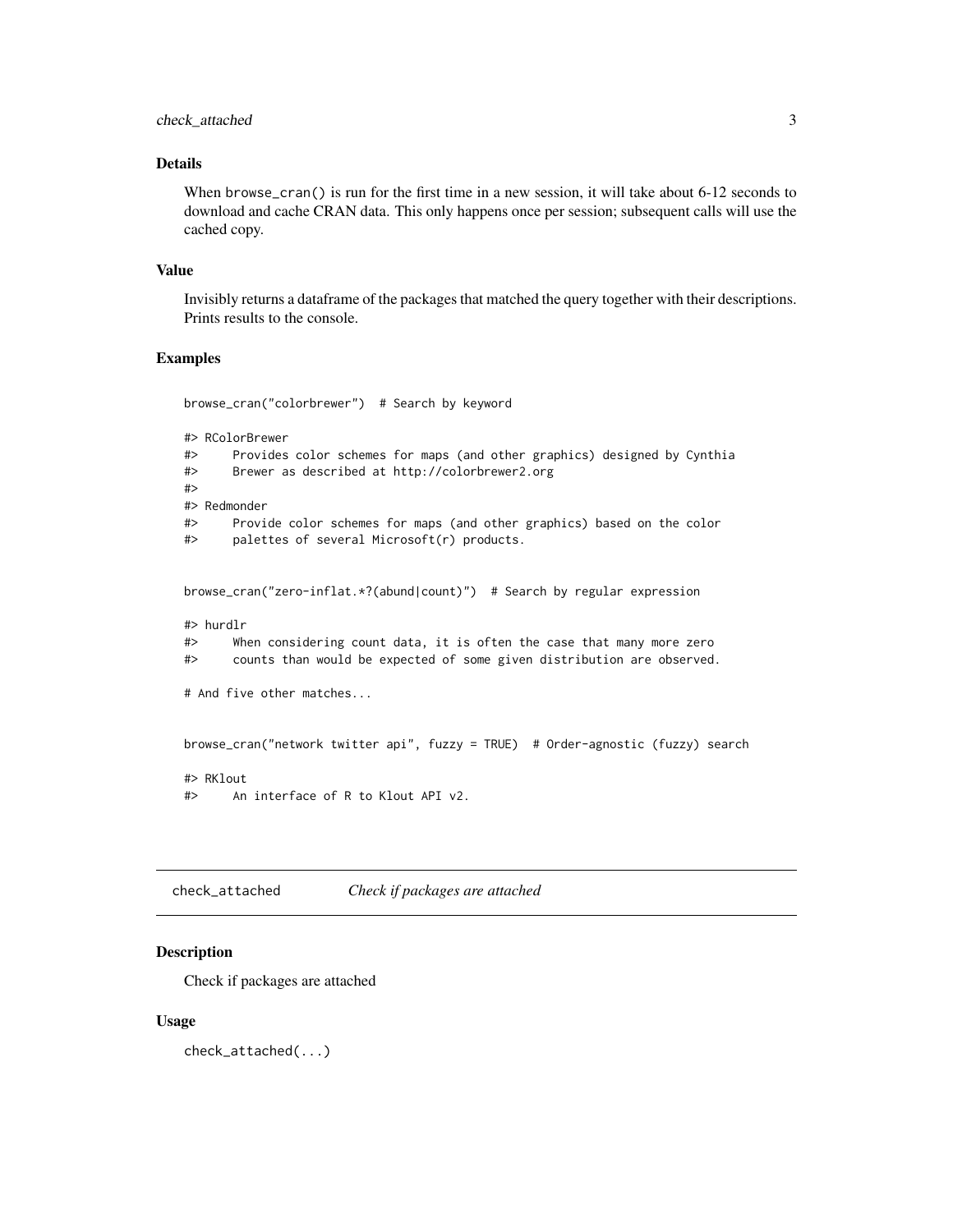#### <span id="page-3-0"></span>Arguments

... (Dots) Package names as bare names, strings, or a character vector. If left empty, lists all attached packages.

#### Value

If dots is empty, a character vector of all attached packages. Otherwise, return a named logical vector where TRUE means the package is attached

#### Examples

```
## Not run:
check_attached()
#> [1] "librarian" "testthat" "magrittr" "stats" ...
check_attached(c("utils", "stats"))
#> utils stats
#> TRUE TRUE
check_attached("datasets", "base", fakepkg)
#> datasets base fakepkg
#> TRUE TRUE FALSE
## End(Not run)
```
check\_installed *Check if packages are installed*

#### Description

Check if packages are installed

#### Usage

```
check_installed(...)
```
#### Arguments

... (Dots) Package names as bare names, strings, or a character vector. If left empty, lists all installed packages.

#### Value

If dots is empty, a character vector of all installed packages. Otherwise, return a named logical vector where TRUE means the package is installed.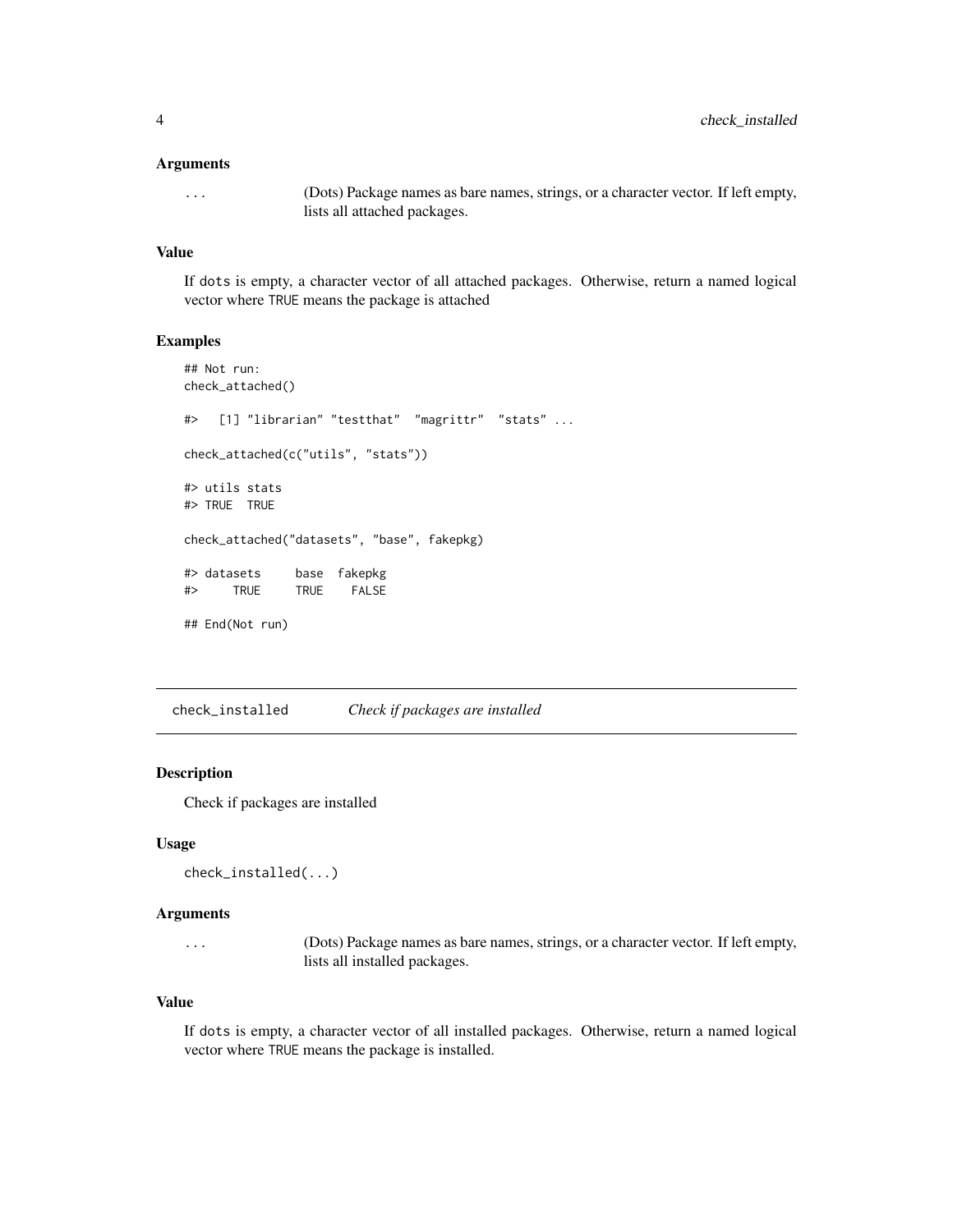# <span id="page-4-0"></span>check\_pkg\_status 5

#### Examples

```
## Not run:
check_installed()
#> [1] "addinslist" "antiword" " ape" "assertthat" ...
check_installed(c("utils", "stats"))
#> utils stats
#> TRUE TRUE
check_installed("datasets", "base", fakepkg)
#> datasets base fakepkg
#> TRUE TRUE FALSE
## End(Not run)
```
check\_pkg\_status *Check if packages are installed or attached*

# Description

Check if packages are installed or attached

#### Usage

```
check_pkg_status(..., status, use_list = FALSE)
```
# Arguments

| $\cdots$ | (Dots) Package names as bare names, strings, or a vector of strings. If left blank,<br>returns a list of all packages that are installed/attached depending on the value<br>of status.                                                                                                                                                                                                                       |
|----------|--------------------------------------------------------------------------------------------------------------------------------------------------------------------------------------------------------------------------------------------------------------------------------------------------------------------------------------------------------------------------------------------------------------|
| status   | (Character) "installed" checks if packages are installed. "attached" checks<br>if packages are currently attached.                                                                                                                                                                                                                                                                                           |
| use list | (Logical) If TRUE, a character vector of package names was passed in 1, so<br>use that as the results list. This is for programming use; nse_dots() already<br>detects if a char vector of length $> 1$ is in 1 and uses it as the package list<br>automatically, but it does not do that for char vectors of length 1 because the<br>user can offer a mix of names and strings to $\dots$ as a convenience. |

# Value

If dots is empty, a character vector of package names. Otherwise, return a named logical vector where TRUE means the package is installed or attached, depending on the value of status.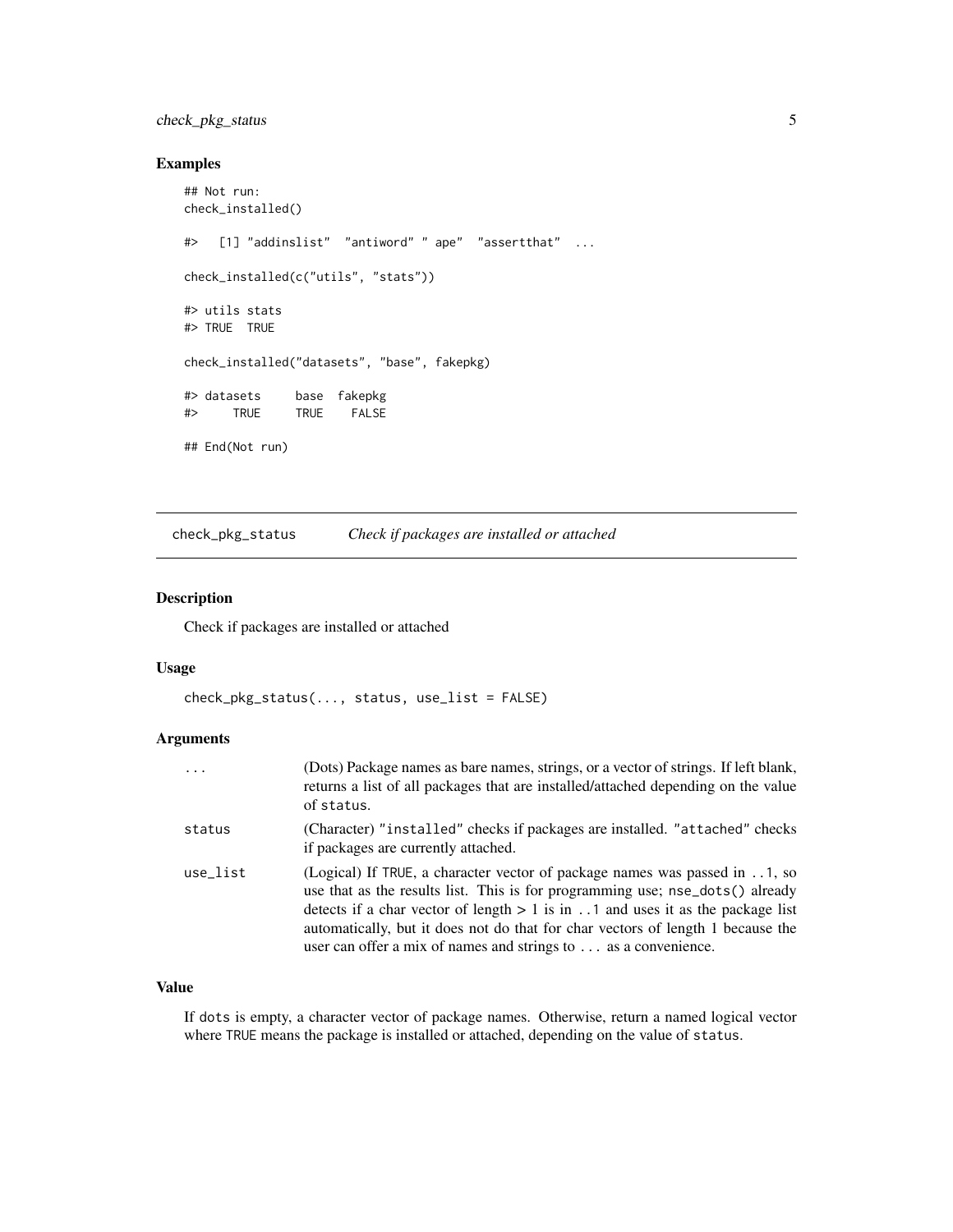<span id="page-5-0"></span>

# Description

I use this internally for turning a vector of package names into a string.

# Usage

```
collapse_vec(..., wrap = "'", collapse = ", ", unique = TRUE)
```
# Arguments

| $\cdot$ $\cdot$ $\cdot$ | () Vectors that will be concatenated and coerced to Character.         |
|-------------------------|------------------------------------------------------------------------|
| wrap                    | (Character) Placed at the left and right sides of each vector element. |
| collapse                | (Character) Placed between each element of the original vector(s).     |
| unique                  | (Logical) If TRUE, duplicate entries in will be removed.               |

# Value

A string.

# Examples

```
## Not run:
collapse_vec(month.abb)
#> [1] "'Jan', 'Feb', 'Mar', 'Apr', 'May', 'Jun', 'Jul', 'Aug', 'Sep', 'Oct', 'Nov', 'Dec'"
```
## End(Not run)

dots1\_is\_pkglist *Is the 1st 'dots' arg a character vector with length > 1?*

# Description

Is the 1st 'dots' arg a character vector with length > 1?

# Usage

dots1\_is\_pkglist(...)

#### Arguments

... (Dots)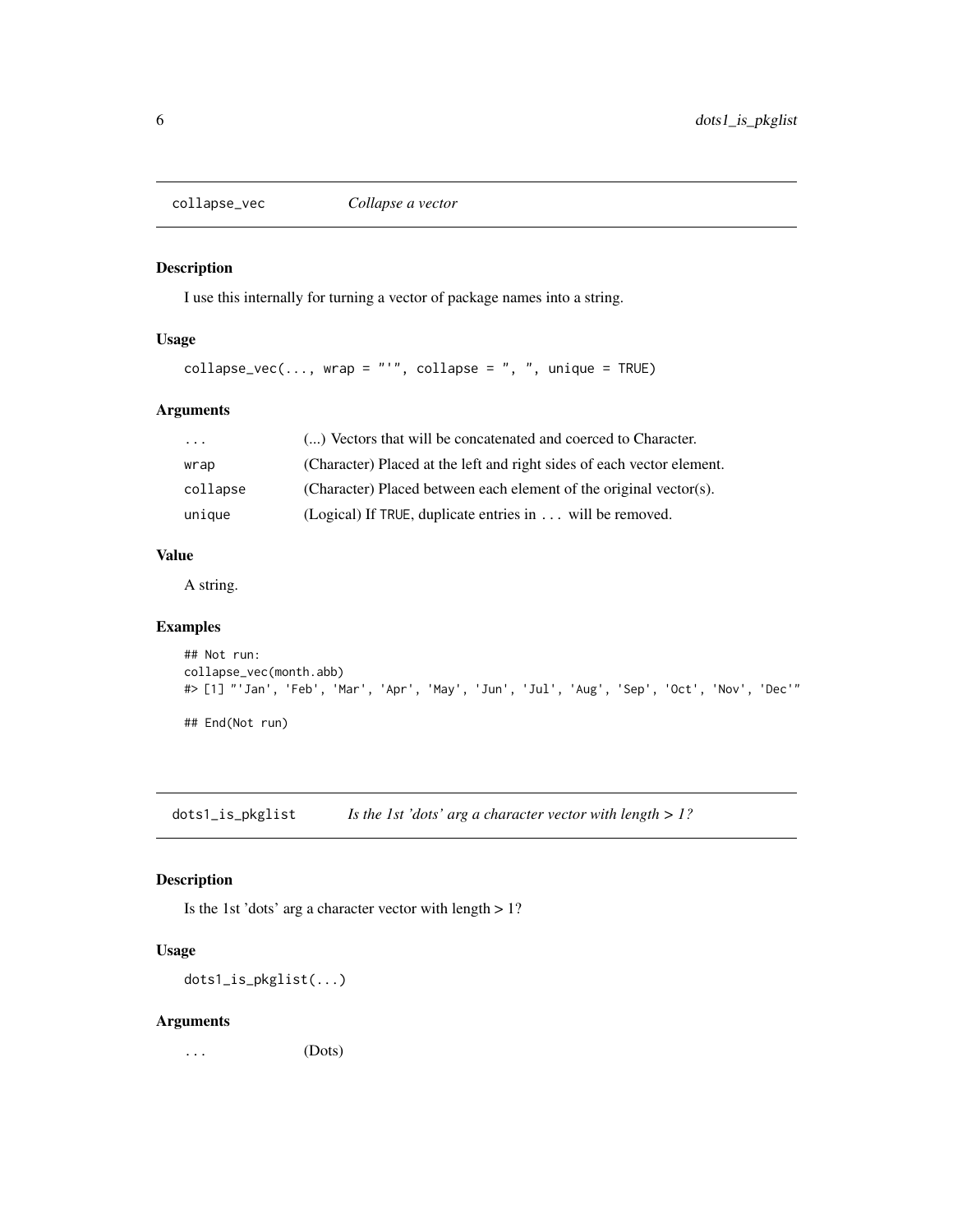<span id="page-6-0"></span>dots\_is\_empty 7

# Value

TRUE if  $\ldots$  1 is a vector or list with length  $> 1$ .

# Examples

```
## Not run:
dots1_is_pkglist()
#> [1] FALSE
dots1_is_pkglist("hello", "hey", "hi")
#> [1] FALSE
dots1_is_pkglist(c("hello", "hey"), "hi")
#> [1] TRUE
dots1_is_pkglist(c(hello, hey), "hi")
#> [1] FALSE
# A common programming scenario:
pkg_list <- c("only_one_package")
dots1_is_pkglist(pkg_list)
#> [1] TRUE
## End(Not run)
```
dots\_is\_empty *Did the user pass arguments inside dots?*

# Description

Did the user pass arguments inside dots?

#### Usage

dots\_is\_empty(...)

# Arguments

... (Dots)

# Value

TRUE (dots is empty) or FALSE (dots is not empty).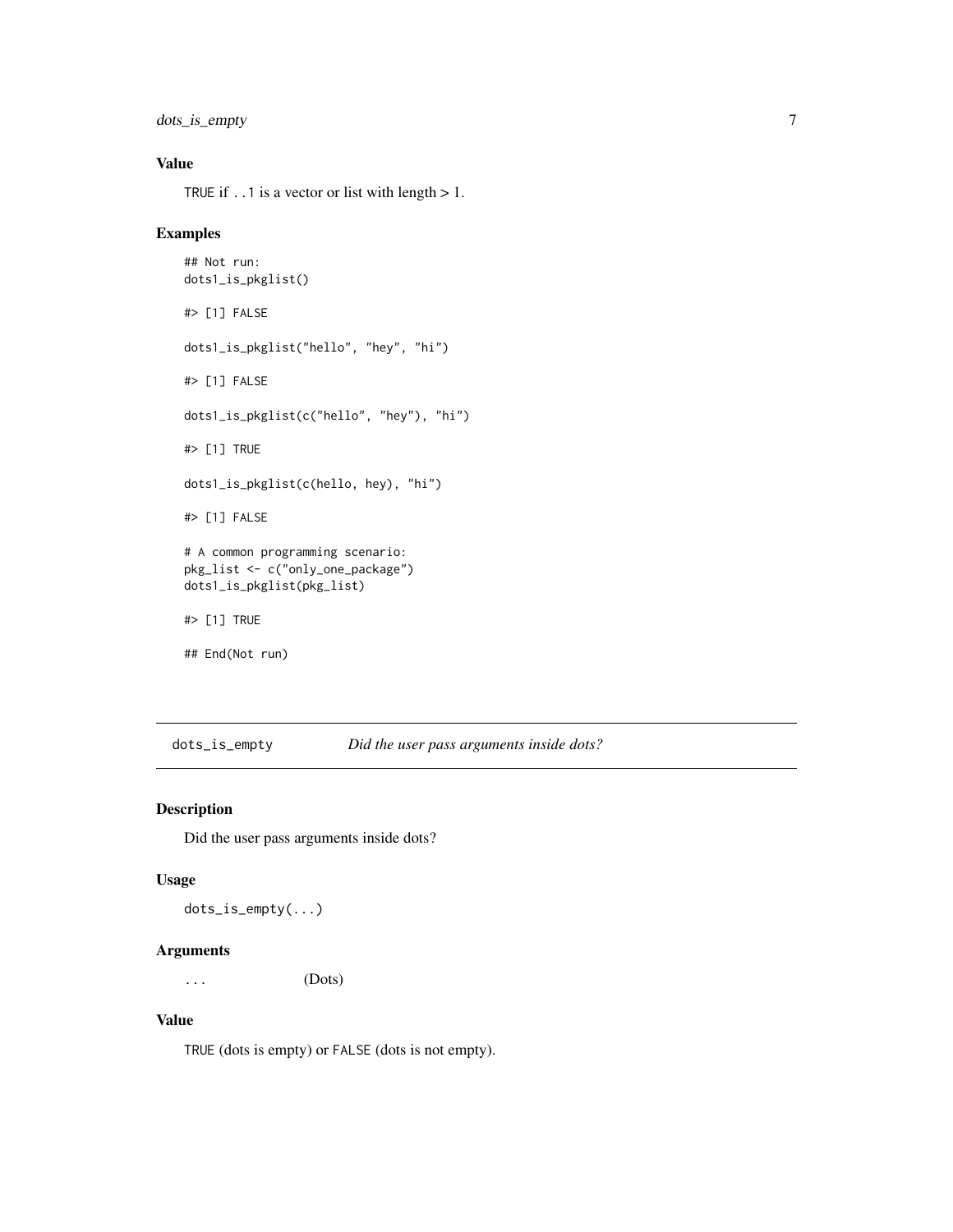# Examples

```
## Not run:
is_dots_empty(package, names, here)
#> [1] FALSE
## End(Not run)
```
dots\_length *How many items are in dots?*

# Description

How many items are in dots?

# Usage

dots\_length(...)

# Arguments

... (Dots)

#### Value

An integer

# Examples

## Not run: dots\_length(package, names, here)

#> [1] 3

## End(Not run)

<span id="page-7-0"></span>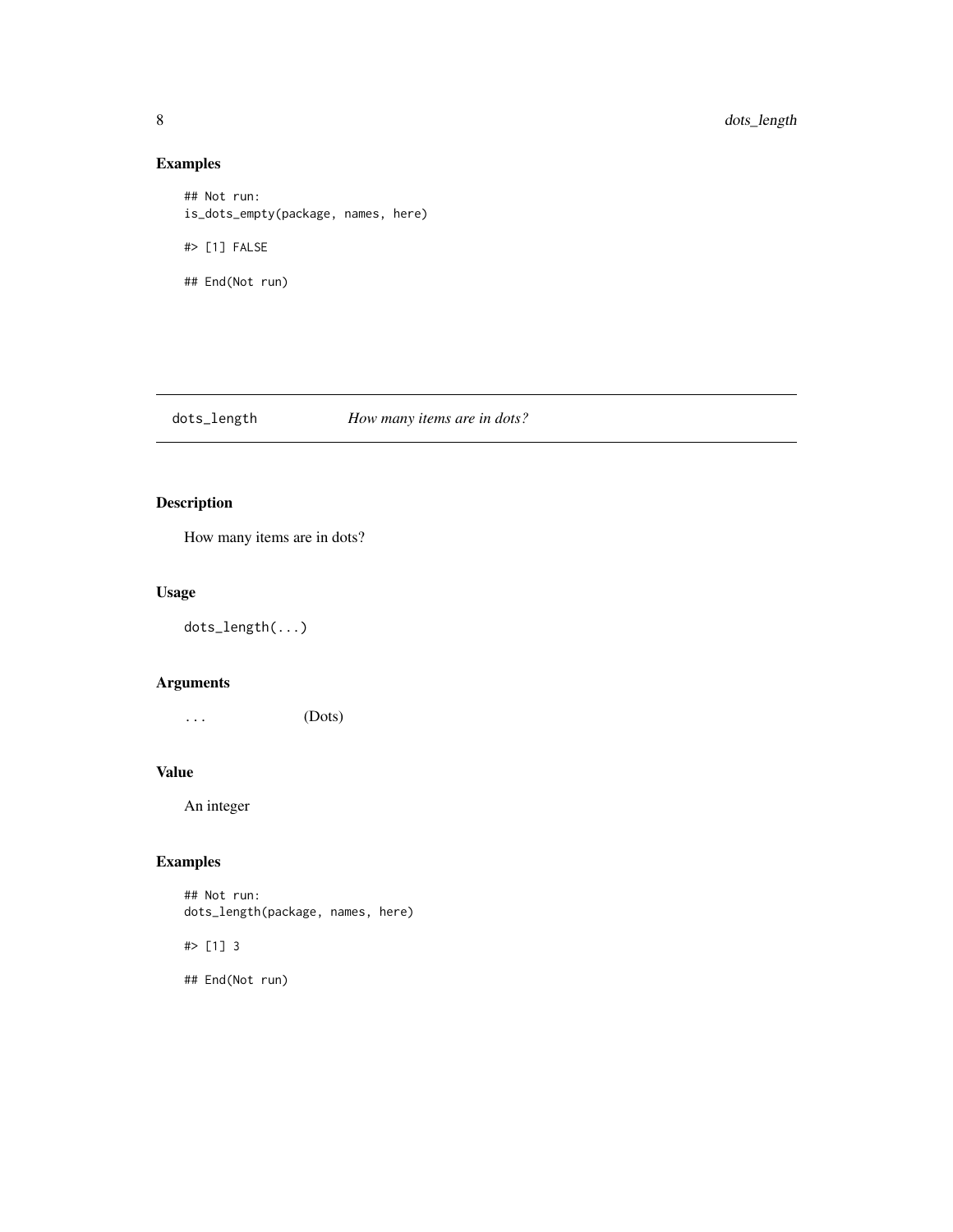<span id="page-8-0"></span>

#### Description

A fuzzy regex is one that will match search terms in any order by using PERL lookaround. This is very slow, but often worth the cost to get more complete results.

#### Usage

fuzzy\_needle(vec)

#### Arguments

vec (Character) A string containing space-separated keywords to search for.

#### Value

A string where each word has been wrapped as a lookaround term.

#### Examples

```
## Not run:
fuzzy_needle("network centrality")
#> [1] "(?=.*network)(?=.*centrality)"
```
## End(Not run)

is\_valid\_url *Assert that a URL is complete and valid*

# Description

Assert that a URL is complete and valid

#### Usage

```
is_valid_url(string)
```
# Arguments

string (Character) A URL to check.

#### Details

The regex I use is "@stephenhay" from <https://mathiasbynens.be/demo/url-regex> because it's the shortest regex that matches every CRAN mirror at [https://cran.r-project.org/mirrors](https://cran.r-project.org/mirrors.html). [html](https://cran.r-project.org/mirrors.html).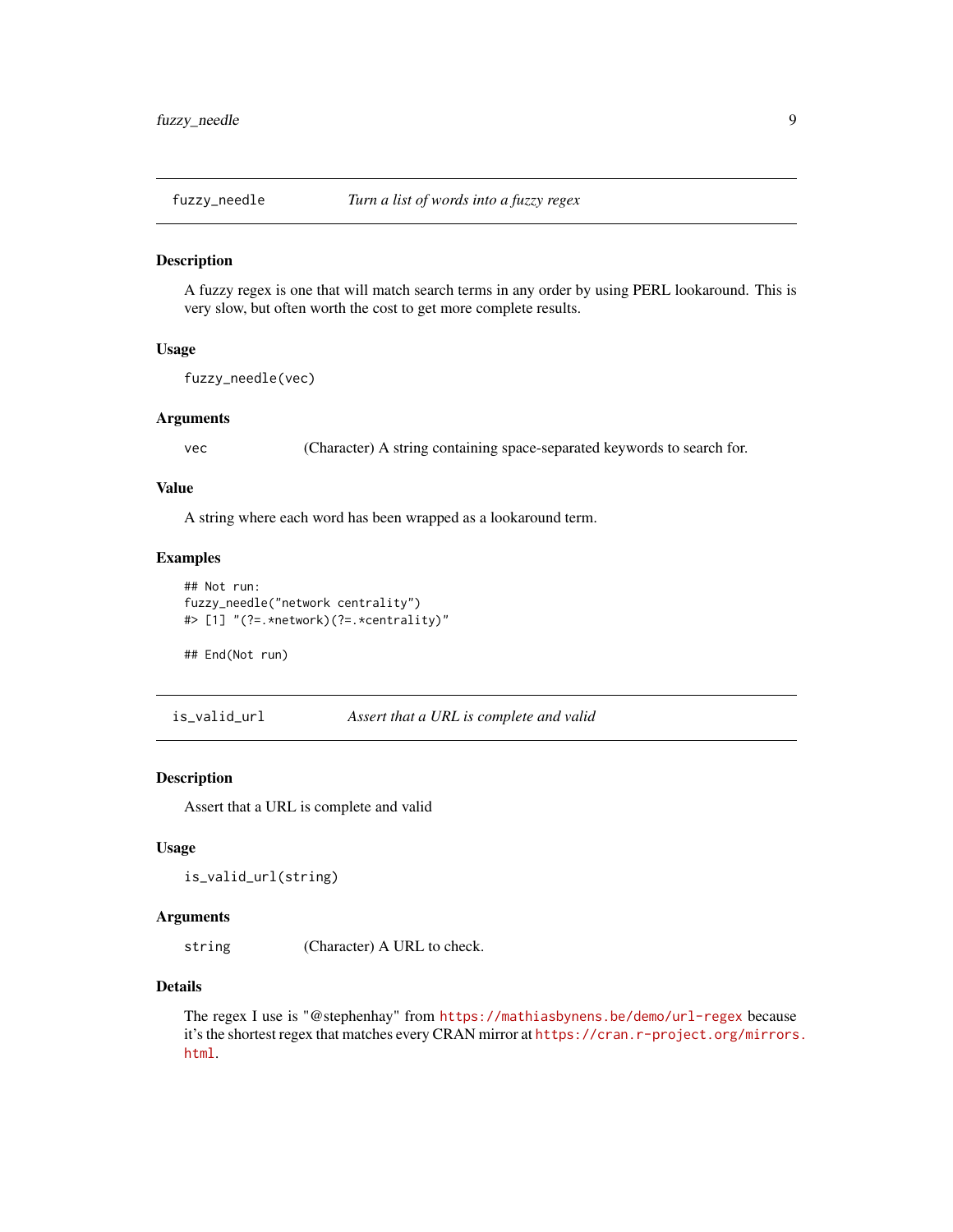# Value

A logical value, TRUE if the URL is valid, FALSE if otherwise.

#### Examples

## Not run: is\_valid\_url("http://rstudio.com")

## End(Not run)

lib\_paths *Changing and viewing the package search paths*

#### Description

View and edit the list of folders that R will look inside when trying to find a package. Add an existing folder, create and add a new folder, or shuffle a folder to the front of the list so that it is used as the default installation location for new packages in the current session.

#### Usage

lib\_paths(path, make\_path = TRUE, ask = TRUE)

# Arguments

| path      | (Character, or omit) A path to add to the library search path. Can be an absolute      |
|-----------|----------------------------------------------------------------------------------------|
|           | or relative path. If path has more than one element, only the first one will           |
|           | be kept. Tilde expansion is performed on the input, but wildcard expansion             |
|           | (globbing) is not. If path is omitted, return the current library search path.         |
| make_path | (Logical) If TRUE, create path's directory structure if it doesn't exist.              |
| ask       | (Logical) If TRUE, ask before creating path's directory structure if make path = TRUE. |
|           | Ignored if make_path = $FALSE.$                                                        |

# Value

A character vector of the folders on the library search path. If path was not omitted, it will be the first element.

# Examples

lib\_paths()

#> [1] "D:/R/R-3.5.2/library"

lib\_paths(file.path(tempdir(), "newlibraryfolder"), ask = FALSE)

<span id="page-9-0"></span>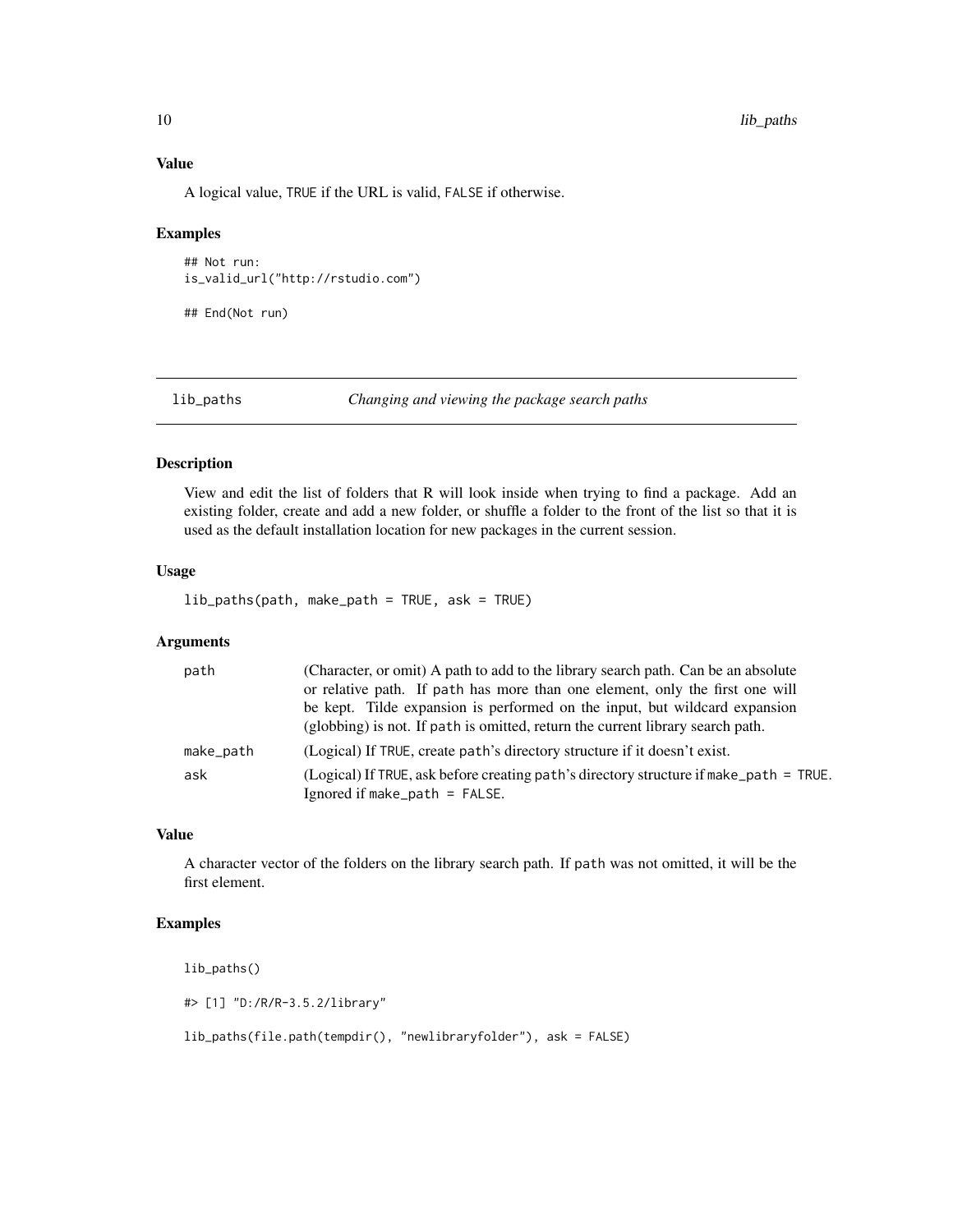# <span id="page-10-0"></span>lib\_startup 11

```
#> [1] "C:/Users/.../Temp/Rtmp0Qbvgo/newlibraryfolder"
#> [2] "D:/R/R-3.5.2/library"
```
lib\_startup *Set packages and library paths to automatically start-up with R*

#### **Description**

This function tells R to load packages and library folders at the start of every session (or on a perproject basis). It's best to keep this auto-load list to a minimum so that you don't forget to explicitly install/attach packages in scripts that need them.

#### Usage

 $lib\_startup(..., lib = lib\_paths(), global = TRUE)$ 

#### Arguments

| $\cdots$ | (Names) Packages as bare names. For packages that come from GitHub, you<br>can keep the username/package format, or omit the username and provide just<br>the package name. If you leave  blank, R will only load its default packages<br>(see Details).                                                 |
|----------|----------------------------------------------------------------------------------------------------------------------------------------------------------------------------------------------------------------------------------------------------------------------------------------------------------|
| lib      | (Character) The path where packages are installed. Can be an absolute or rel-<br>ative path. If path has more than one element, only the first one will be kept.<br>Tilde expansion is performed on the input, but wildcard expansion (globbing) is<br>not. Defaults to the current library search path. |
| global   | (Logical) If TRUE, write these settings to a .Rprofile file in the home directory<br>(on Windows, the My Documents folder). If FALSE, write them to a .Rprofile file<br>that is in the current directory (i.e. the RStudio project's folder, or the current<br>working directory). See Details for more. |

#### Details

R's startup order is mentioned in ?Startup, but briefly:

- 1. R tries to load the environmental variables file (Renviron.site)
- 2. R tries to load the site-wide profile (Rprofile.site)
- 3. R tries to load the user profile (.Rprofile), first in the current directory, and then in the user's home directory (on Windows, the My Documents folder). Only one of these files is sourced into the workspace.

Omitting ... makes R load only its default packages. If these are not set in an environmental variable (R\_DEFAULT\_PACKAGES), then R will default to loading these packages: datasets, utils, grDevices, graphics, stats, and methods.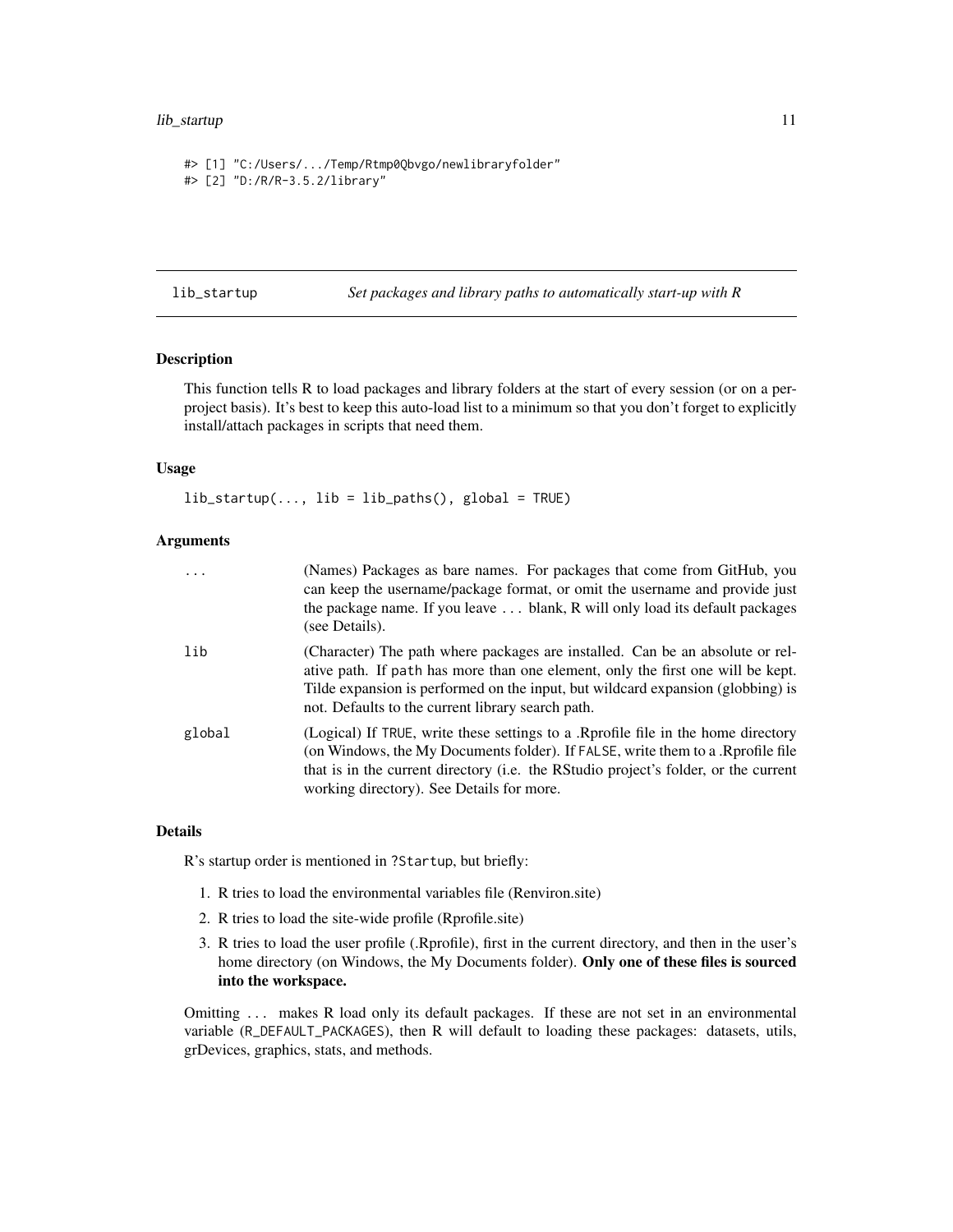<span id="page-11-0"></span>A message listing the values that were written to the .Rprofile file.

# Examples

lib\_startup(librarian, magrittr, lib = "C:/Dropbox/My R Library")

list\_dependencies *List the dependencies of selected packages*

# Description

List the dependencies of selected packages

# Usage

```
list_dependencies(of_pkgs, which = c("Depends", "Imports"))
```
#### Arguments

| of_pkgs | (Character) Packages whose dependencies will be found. |
|---------|--------------------------------------------------------|
| which   | (Character) The types of dependencies to find.         |

# Value

A character vector of package names. Note that all dependencies of all requested packages will be placed into the one vector.

make\_dirs *Build a path, creating subfolders if needed*

#### Description

Whereas base::file.path() only concatenates strings to build a path, make\_dirs() *also* makes sure those folders exist.

#### Usage

make\_dirs(...)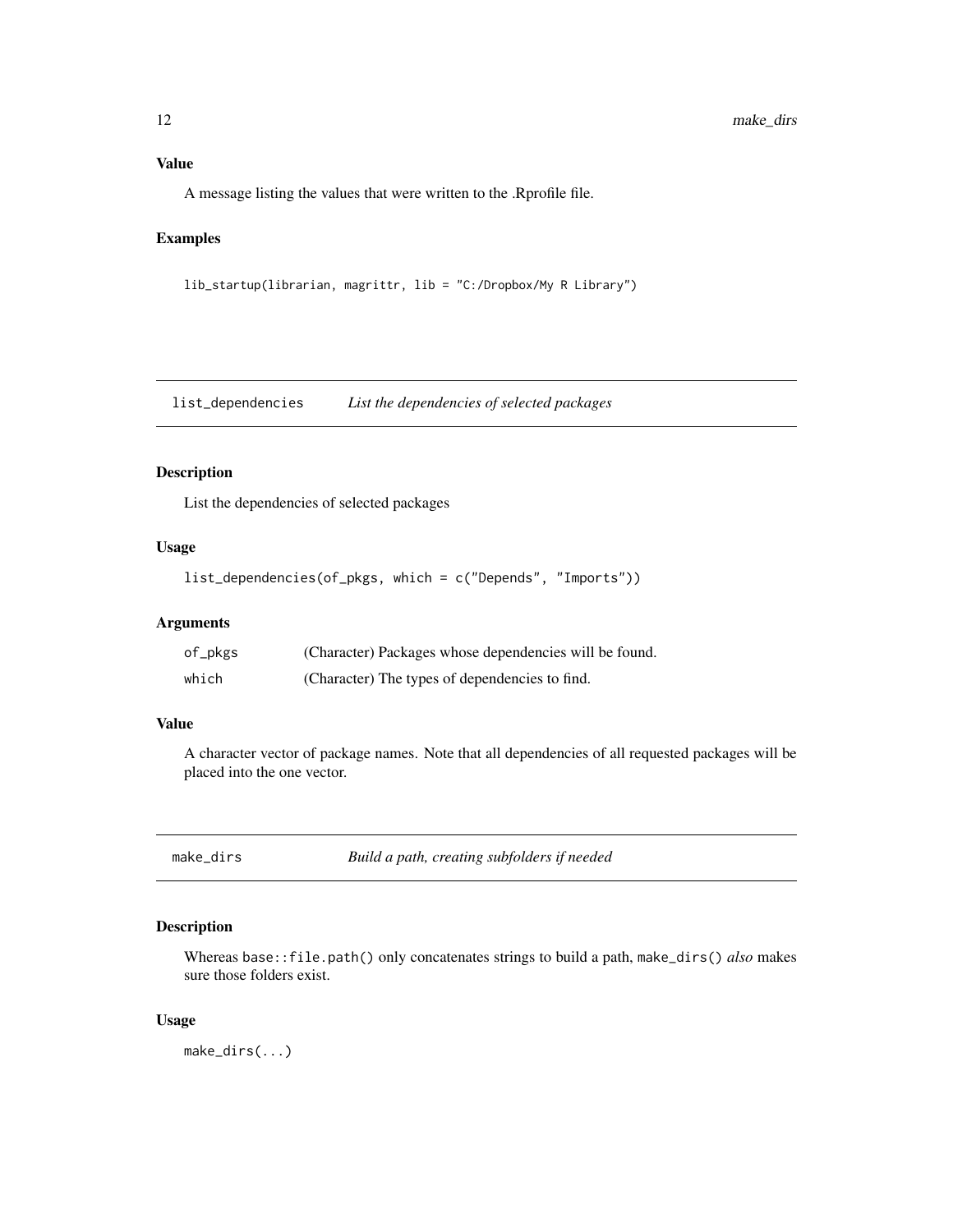#### <span id="page-12-0"></span>nse\_dots 13

#### Arguments

```
... (Character) Arguments to send to file.path(). You can provide a complete
                path as a single string, or incrementally build a path with many strings.
```
#### Value

(Character) A file path. Automatically adds trailing slashes if required.

#### Authors

• Desi Quintans (<http://www.desiquintans.com>)

#### Source

• Desiderata package (<https://github.com/DesiQuintans/desiderata>)

# Examples

```
## Not run:
make_dirs(tempdir(), "newfolder")
#> [1] "C:/Users/.../Temp/RtmpSwZA8X/newfolder"
```
## End(Not run)

#### nse\_dots *Convert dots to package names*

# Description

Convert dots to package names

#### Usage

nse\_dots(..., keep\_user = FALSE)

# Arguments

| $\cdot$ $\cdot$ $\cdot$ | (Dots) Package names provided as bare names or strings (of length 1). If a        |
|-------------------------|-----------------------------------------------------------------------------------|
|                         | character vector is provided as the first argument, it will be used and all other |
|                         | arguments in dots will be ignored.                                                |
| keep_user               | (Logical) If FALSE, omit the username from a GitHub package reference.            |

#### Value

A character vector.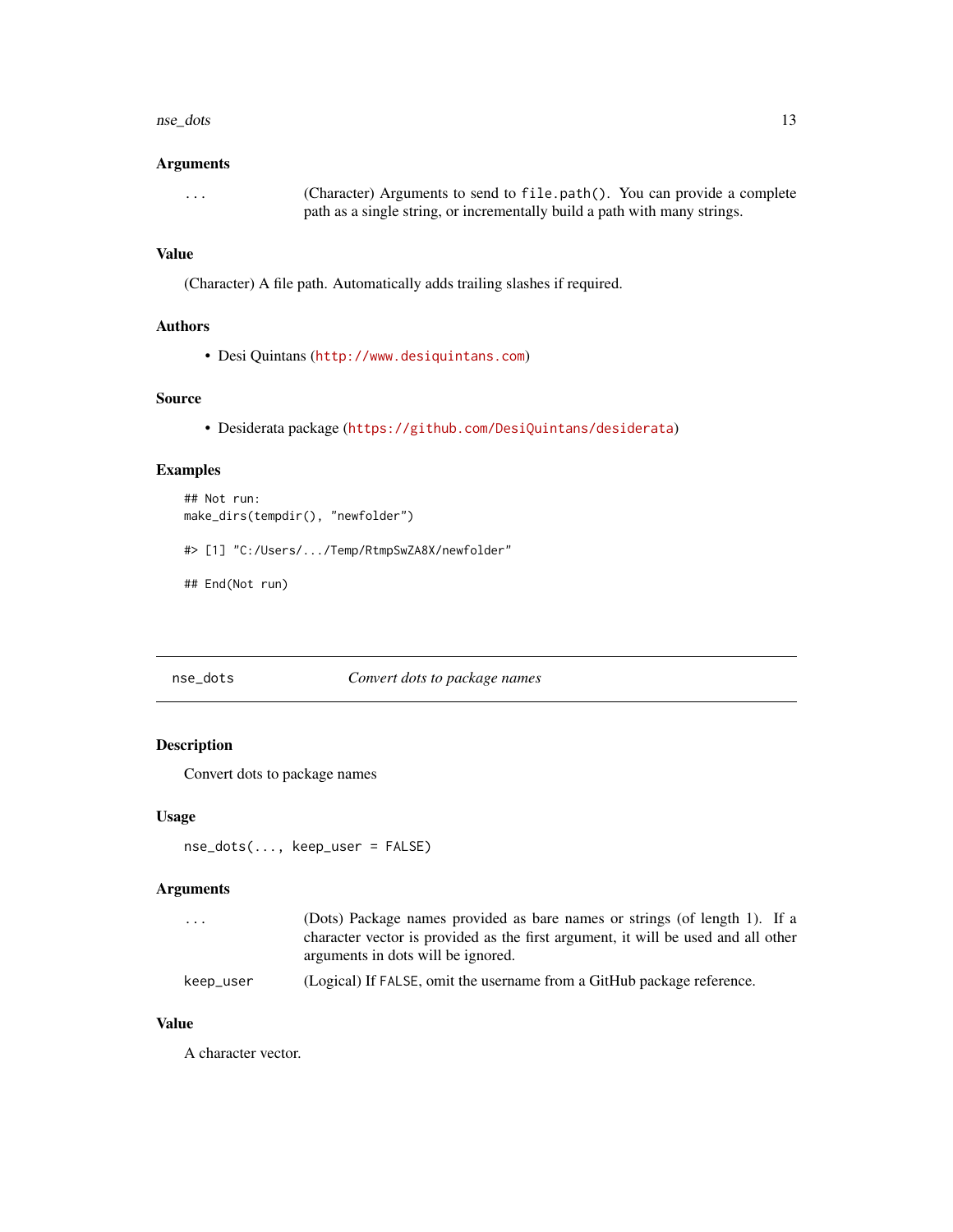14 reshelf

#### Examples

```
## Not run:
nse_dots(dplyr, DesiQuintans/desiderata, keep_user = FALSE)
#> [1] "dplyr" "desiderata"
nse_dots(dplyr, DesiQuintans/desiderata, keep_user = TRUE)
#> [1] "dplyr" "DesiQuintans/desiderata"
## End(Not run)
```
reshelf *Detach and then reattach packages to the search path*

# Description

Convenience shortcut for force-unshelfing packages and then shelfing them again.

#### Usage

```
reshelf(...)
```
#### Arguments

... (Names) Packages as bare names. For packages that come from GitHub, you can keep the username/package format, or omit the username and provide just the package name.

#### Value

Invisibly returns a named logical vector, where the names are the packages requested in ... and TRUE means that the package was successfully attached.

#### Examples

```
reshelf(datasets)
```
# reshelf() returns invisibly; bind its output to a variable or access the .Last.value.

print(.Last.value)

#> datasets #> TRUE

<span id="page-13-0"></span>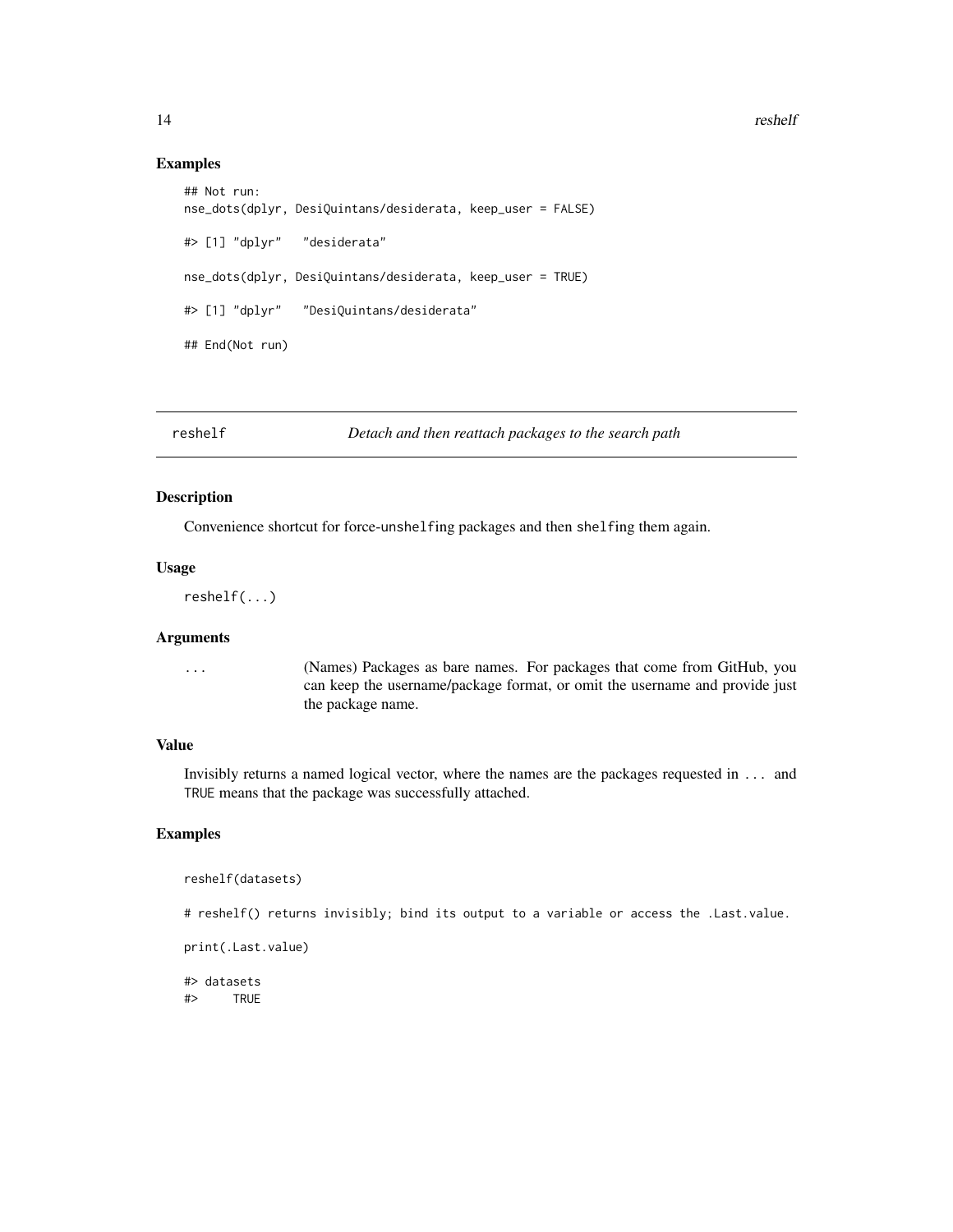<span id="page-14-0"></span>

#### Description

Keep the first sentence of a string.

#### Usage

sentence(string)

#### Arguments

string (Character) A string.

#### Value

The string with only the first sentence.

#### Examples

```
## Not run:
sentence("This is a sentence. And this is another sentence.")
#> [1] "This is a sentence."
sentence("This is just one sentence.")
#> [1] "This is just one sentence."
sentence("Is this a sentence? Or is this one. Maybe this one! What if there are lots of sentences?")
#> [1] "Is this a sentence?
## End(Not run)
```
shelf *Attach packages to the search path, installing them from CRAN, GitHub, or Bioconductor if needed*

#### Description

Attach packages to the search path, installing them from CRAN, GitHub, or Bioconductor if needed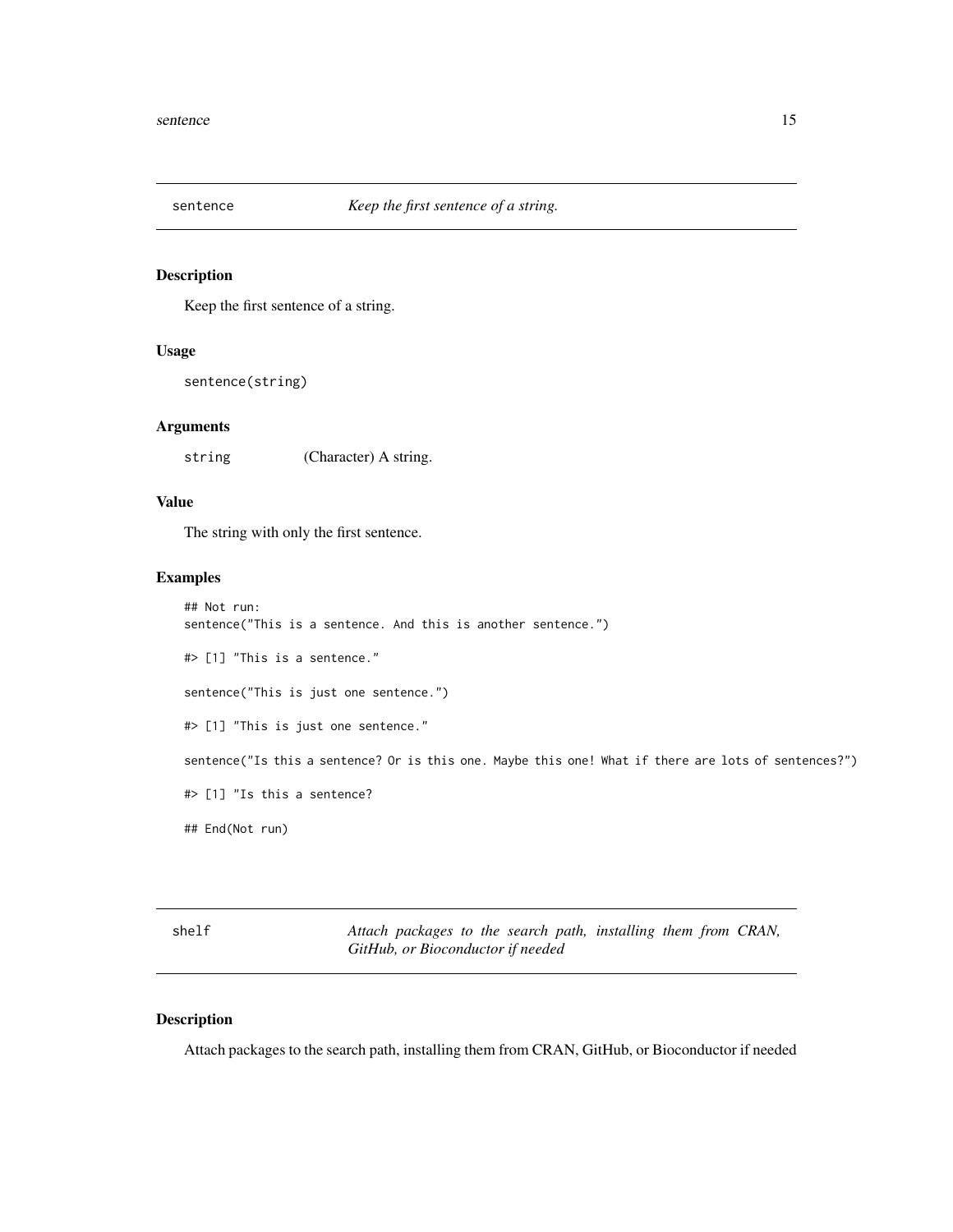#### Usage

```
shelf(..., lib = libnaths(), update_all = FALSE, quiet = FALSE,ask = TRUE, cran_repo = getOption("repos"),
 bioc_repo = character())
```
# Arguments

| .          | (Names) Packages as bare names. If the package is from GitHub, include both<br>the username and package name as UserName/package (see examples).                                                                                                                                                                                                                                                                                                                                                                                                                        |
|------------|-------------------------------------------------------------------------------------------------------------------------------------------------------------------------------------------------------------------------------------------------------------------------------------------------------------------------------------------------------------------------------------------------------------------------------------------------------------------------------------------------------------------------------------------------------------------------|
| lib        | (Character) The path to the folder where new packages will be installed. The<br>folder will be added to the package search path. If the folder doesn't exist, you<br>will be prompted to create it if $ask = TRUE$ , otherwise it will be silently created.<br>Can be an absolute or relative path. Tilde expansion is performed on the input,<br>but wildcard expansion (globbing) is not. If lib has more than one element,<br>only the first one will be kept. Defaults to the current library search path. See<br>the 'Details' section below for more information. |
| update_all | (Logical) If TRUE, the packages will be re-installed even if they are already in<br>your library.                                                                                                                                                                                                                                                                                                                                                                                                                                                                       |
| quiet      | (Logical) If TRUE, suppresses most warnings and messages.                                                                                                                                                                                                                                                                                                                                                                                                                                                                                                               |
| ask        | (Logical) If TRUE, and 1ib points to a folder that doesn't exist, ask before creat-<br>ing the folder. If FALSE, the folder will be created silently.                                                                                                                                                                                                                                                                                                                                                                                                                   |
| cran_repo  | (Character) In RStudio, a default CRAN repo can be set via Options > Packages<br>> Default CRAN Mirror). Otherwise, provide the URL to CRAN or one of its<br>mirrors. If an invalid URL is given, defaults to https://cran.r-project.org.                                                                                                                                                                                                                                                                                                                               |
| bioc_repo  | (Character) If you use Bioconductor, you can set the repo URLs for it here. De-<br>faults to Bioconductor's defaults (view them with BiocInstaller: :biocinstallRepos()).                                                                                                                                                                                                                                                                                                                                                                                               |

#### Details

You may choose to organise your library into folders to hold packages for different tasks or projects. If you specify a lib folder, it will be created (if needed) and attached to the package search path. R will look for packages by working through the package search path in order. You can view the folders that are on this path by calling lib\_paths() with no arguments.

If you specify a new lib and use the argument update\_all = TRUE to force an already-installed package to reinstall, a new copy of that package will be made in lib and then loaded from there. This means that you can potentially have several copies of the same package across many folders on your machine, each a different version. This allows you to maintain a different library folder for different projects, so that updated packages in Project B will not affect the package versions you rely on for Project A.

# Value

Invisibly returns a named logical vector, where the names are the packages requested in ... and TRUE means that the package was successfully installed and attached.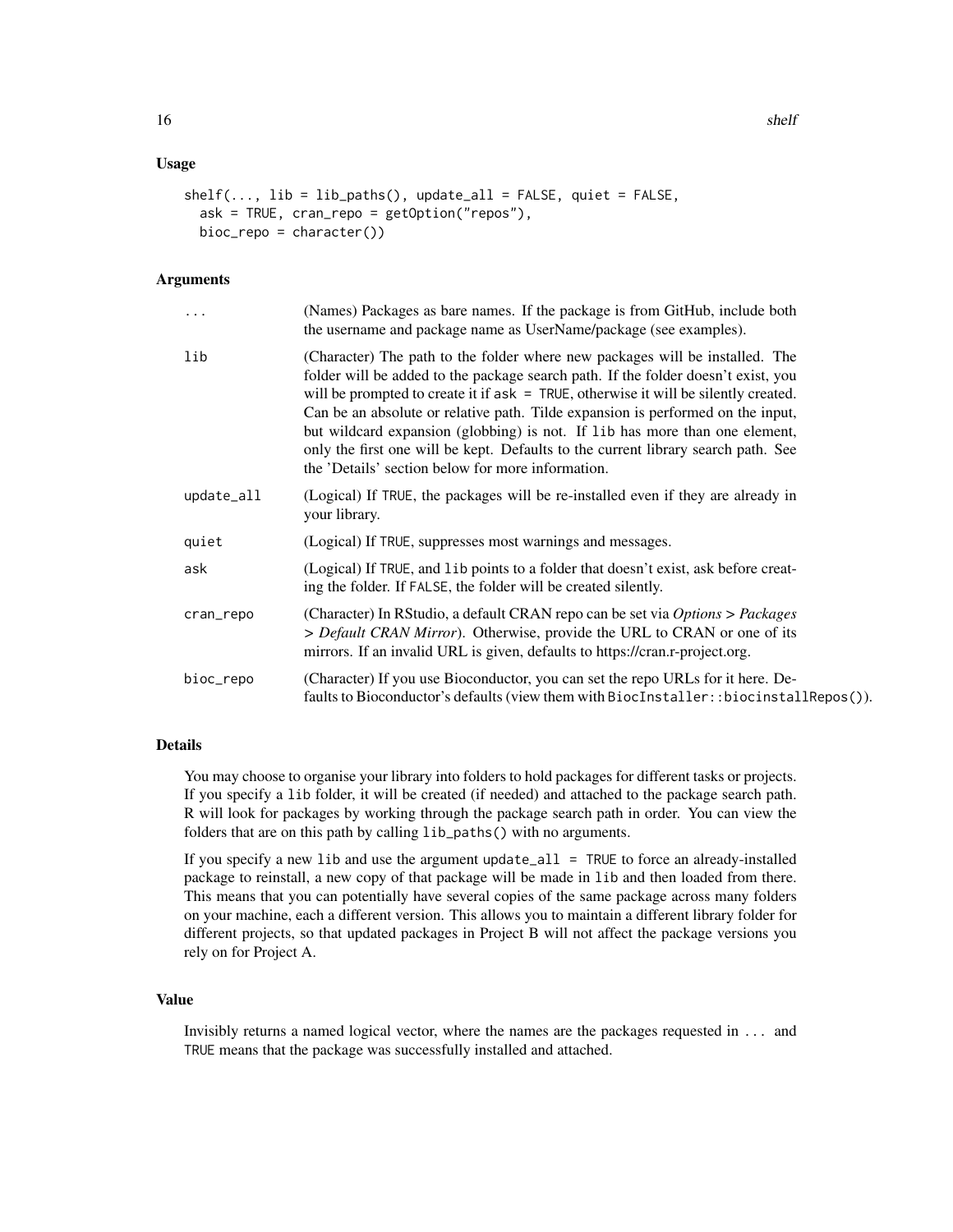#### <span id="page-16-0"></span>shhh isaacaa qaaraa qaabada iyo qaabada iyo qaabada iyo qaabada iyo qaabada iyo qaabada iyo qaabada iyo qaabad iyo qaabada iyo qaabada iyo qaabada iyo qaabada iyo qaabada iyo qaabada iyo qaabada iyo qaabada iyo qaabada iyo

# Examples

```
shelf(fortunes, DesiQuintans/emptyRpackage, cowsay, lib = tempdir(), update_all = TRUE)
# shelf() returns invisibly; bind its output to a variable or access the .Last.value.
print(.Last.value)
#> fortunes desiderata cowsay
#> TRUE TRUE TRUE
```
# shhh *Suppresses console output, including printing*

# Description

This is copied from my personal package, desiderata.

#### Usage

shhh(expr)

# Arguments

expr (Expression) An expression to evaluate.

# Value

Evaluates expr.

tell\_user *Messages for the user*

#### Description

Messages for the user

#### Usage

tell\_user(message, ...)

#### Arguments

| message  | (Character) An identifier string for a message.     |
|----------|-----------------------------------------------------|
| $\cdots$ | (Dots) Data to pass into the message for sprintf(). |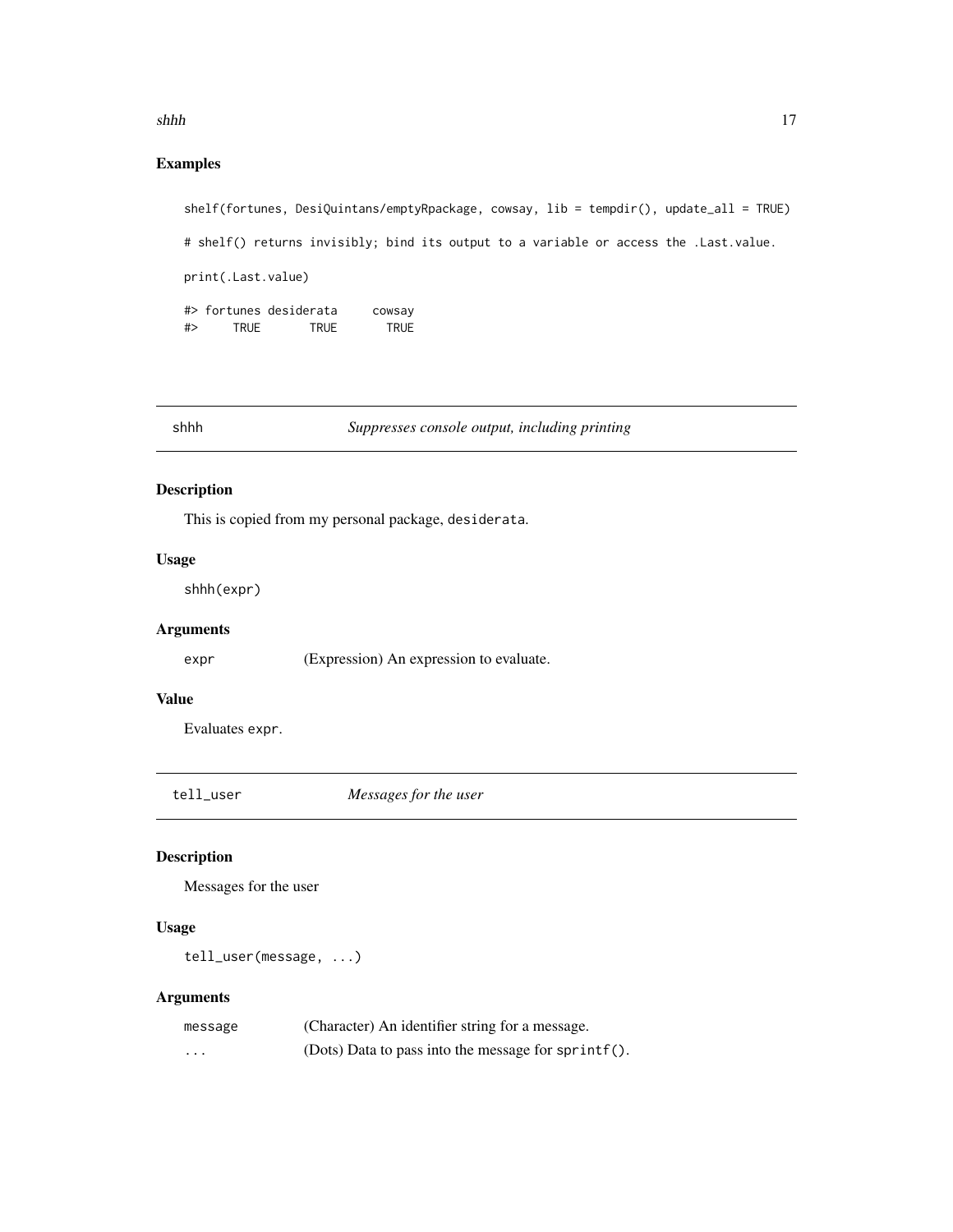18 unshelf

# Value

A string.

#### Examples

```
## Not run:
message(tell_user("not allowed to make path", "C:/fakefolder"))
```
## End(Not run)

unshelf *Detach (unload) packages from the search path*

# Description

Packages can be detached by themselves, with their dependencies safely (i.e. as long as those dependencies are not being used by other packages), or with their dependencies unsafely (regardless of whether those dependencies are still needed). All non-default packages can be detached at once too, including Librarian itself.

#### Usage

```
unshellf(..., everything = FALSE, also_depends = FALSE, safe = TRUE,quiet = TRUE)
```
#### Arguments

| $\cdots$     | (Names) Packages as bare names. For packages that come from GitHub, you<br>can keep the username/package format, or omit the username and provide just<br>the package name.    |
|--------------|--------------------------------------------------------------------------------------------------------------------------------------------------------------------------------|
| everything   | (Logical) If TRUE, detach every non-default package including librarian. Any<br>names in are ignored. The default packages can be listed with get Option ("default Packages"). |
| also_depends | (Logical) If TRUE, also detach the dependencies of the packages listed in $\dots$<br>This can be slow.                                                                         |
| safe         | (Logical) If TRUE, packages won't be detached if they are needed by other pack-<br>ages that are <b>not</b> listed in $\dots$                                                  |
| quiet        | (Logical) If FALSE, show a message when packages can't be detached because<br>they are still needed by other packages.                                                         |

# Value

Invisibly returns a named logical vector, where the names are the packages and TRUE means that the package was successfully detached.

<span id="page-17-0"></span>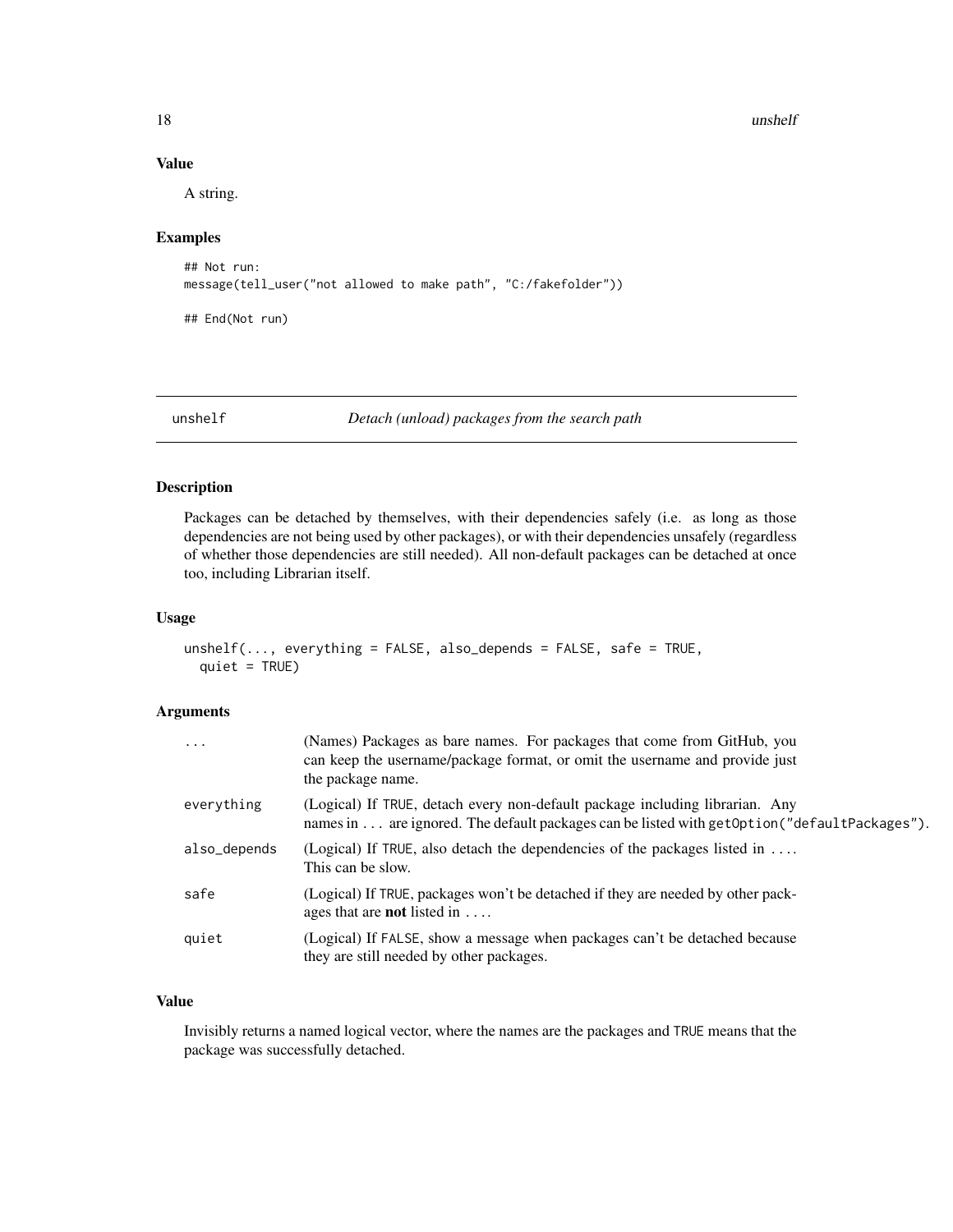#### <span id="page-18-0"></span>wrap\_text 19

# Examples

```
# These are the same:
unshelf(janitor, desiderata, purrr)
unshelf(janitor, DesiQuintans/desiderata, purrr)
# unshelf() returns invisibly; bind its output to a variable or access the .Last.value.
print(.Last.value)
#> desiderata janitor purrr
#> TRUE TRUE TRUE
unshelf(everything = TRUE)
print(.Last.value)
#> librarian testthat
#> TRUE TRUE
```
wrap\_text *Produce a nicely-wrapped paragraph for console printing*

#### Description

Wrapping text needs to be done separately from actually printing it with stop or warning or message. This is because these functions typically also print some information about the environment where they were called.

#### Usage

wrap\_text(...)

#### Arguments

... Vectors to be coerced to Character.

#### Value

The text in ... will be collapsed and wrapped.

# Examples

```
## Not run:
wrapped <-
wrap_text(
    "Lorem ipsum dolor sit amet, ornare justo condimentum",
```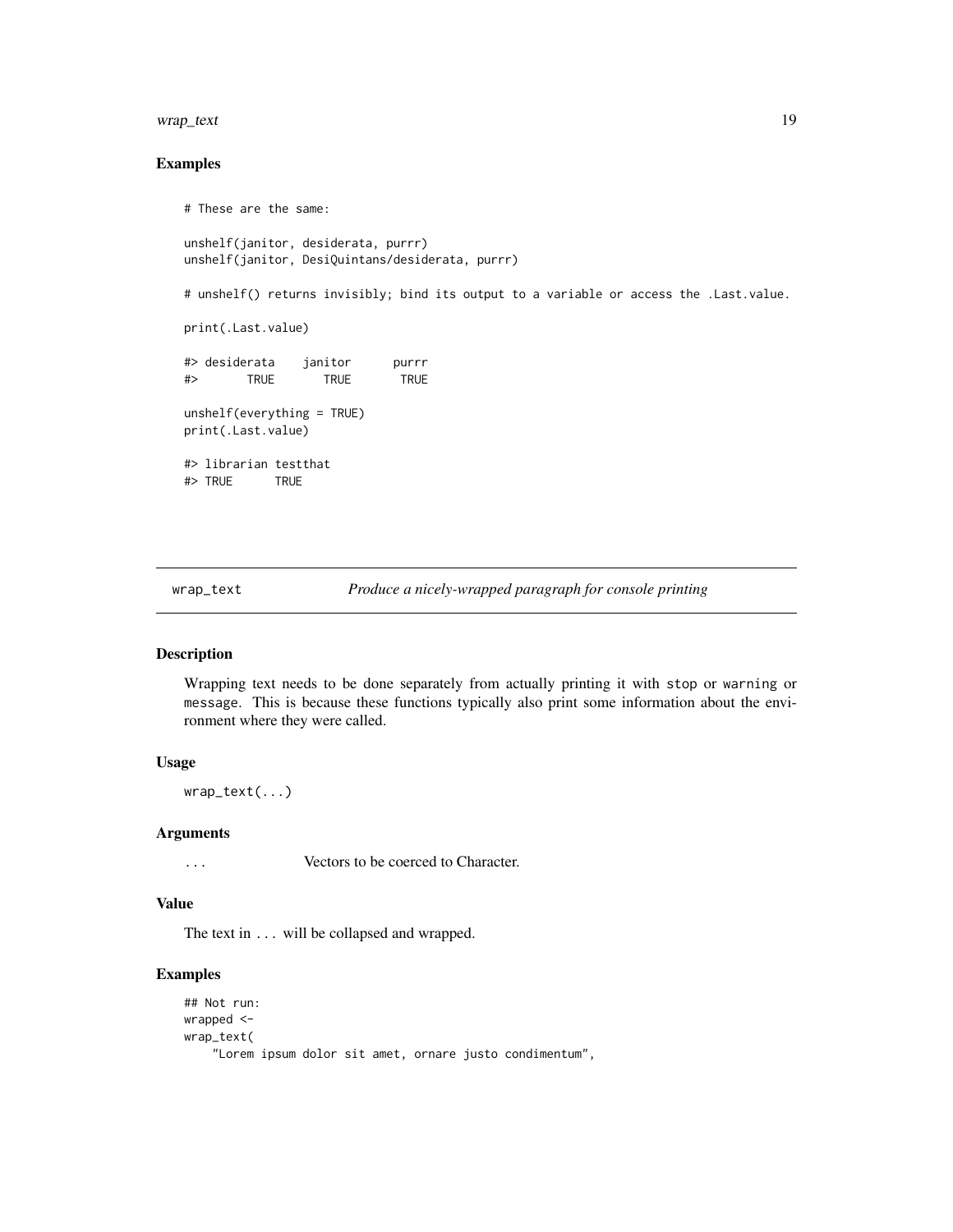```
"et sit lorem! Himenaeos, vel et sodales sit.",
    "Eu nulla. Magna ullamcorper nascetur placerat platea.\n\n",
    "Eleifend semper velit sed aliquam, ut ligula non commodo.")
cat(wrapped)
#> Lorem ipsum dolor sit amet, ornare justo condimentum et sit lorem!
#> Himenaeos, vel et sodales sit. Eu nulla. Magna ullamcorper
#> nascetur placerat platea.
#>
#> Eleifend semper velit sed aliquam, ut ligula non commodo.
## End(Not run)
```